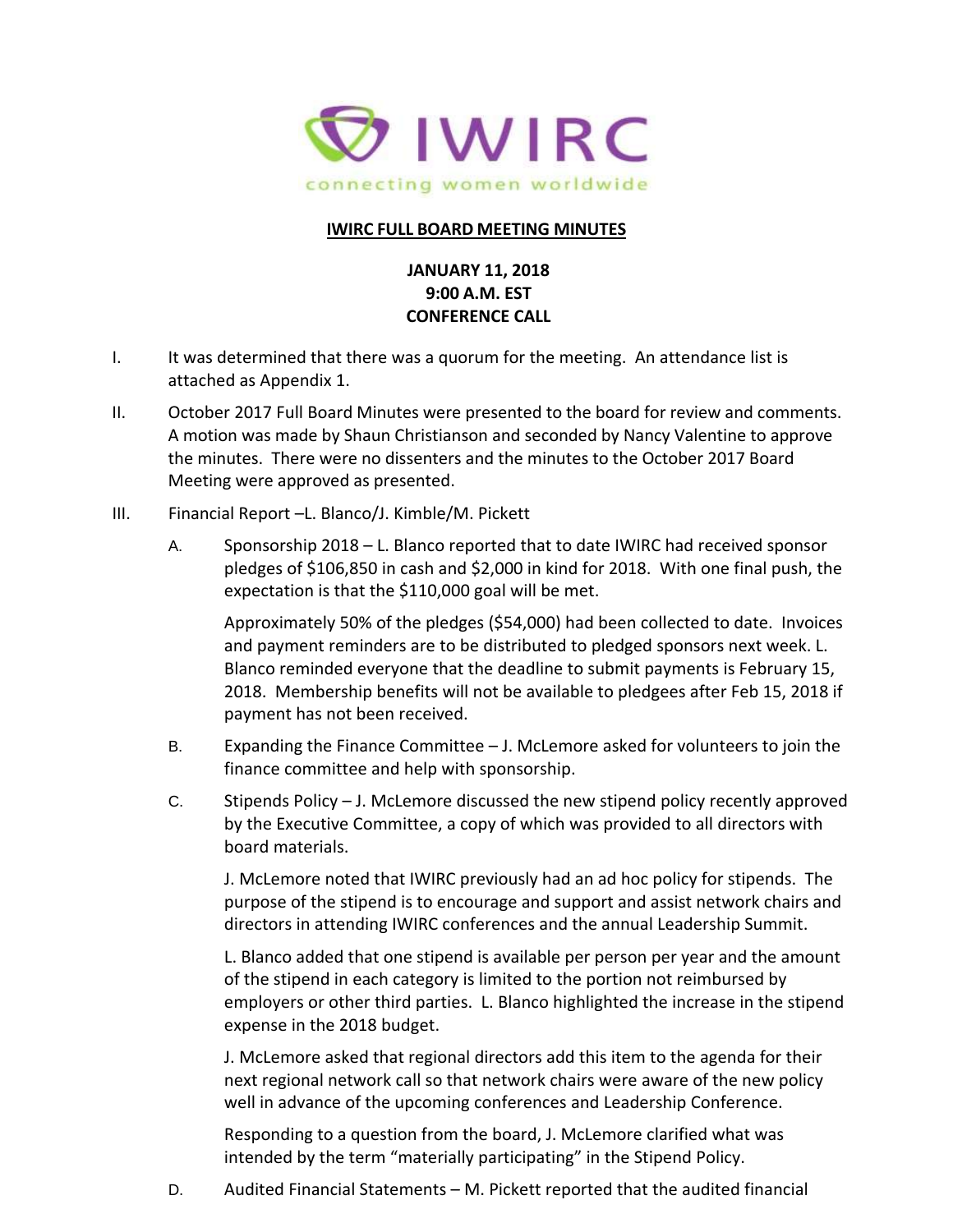statements had been finalized for 2016 with no materials changes from the internal statements.

M. Pickett reported that this was the first audit for IWIRC and accordingly the Bylaws required certain amendments to include the audit and the process of engaging the auditor and approving the draft audited financial statements. Certain related amendments were required to the role and description of the Finance Director as well. Finally, the Bylaws were amended to include the filing of the annual tax return. M. Pickett reviewed the amendments to the Bylaws and asked for a motion to approve the changes.

Jennifer Kimble made a motion to amend the bylaws, which was seconded by Melissa Hager. All board members were in favor and the motion was passed.

- E. L. Blanco discussed the 2018 Budget approved by the Executive Committee that was circulated with the board materials. There were no questionsfrom board members. **[Nancy Valentine made a motion to approve the proposed 2018 Budget. Shaun Christianson seconded the motion.] [Technically, this approval was not necessary. There is no requirement in the Bylaws for the budget to be approved by the Board. We share the budget with the Board for transparency. Should I remove the reference to the motion and approval?]**
- IV. 2018 Leadership Summit (July 18-20, 2018) J. McLemore/M. Pickett
	- A. Status Report M. Pickett reported that planning was well underway and that hotel accommodations, dinner venues and networking event had been confirmed. The planning committee is currently working on programming and sponsorship.

J. McLemore advised that the block of rooms for the 2018 Leadership Summit had been reduced from prior years due to the surplus rooms and related fee at the 2017 Leadership Summit. Those planning to attend the 2018 Leadership Summit were advised to book their rooms early to ensure availability.

- B. Proposed Agenda J. McLemore reported that the Executive Committee would be meeting in February 2018 to review and consider feedback from the strategic review sessions at the 2017 Leadership Summit and the Survey Results. Any proposed strategic or policies changes would be discussed at the 2018 Leadership Summit.
- C. J. McLemore reported that the IWIRC business section of the Leadership Summit would include a panel on Network Best Practices. J. McLemore asked the board to consider and submit suggestions for panelists for speakers this session.

## V. Awards – J. McLemore

- A. Founders Awards J. McLemore reported that the Executive Committee had decided to move up the nomination dates for the Founders awards so that the successful recipients could be determined earlier and thus have more notice and time to make arrangement to attend the Spring Conference to accept their awards. The deadline for nominations for the 2018 Founders awards is Feb 1, 2018.
- B. WOYR 2017 Award will be delivered to Kelly Cornish at the 2018 Spring Conference as Kelly was not able to attend the ABI Winter Meeting due to scheduling conflicts.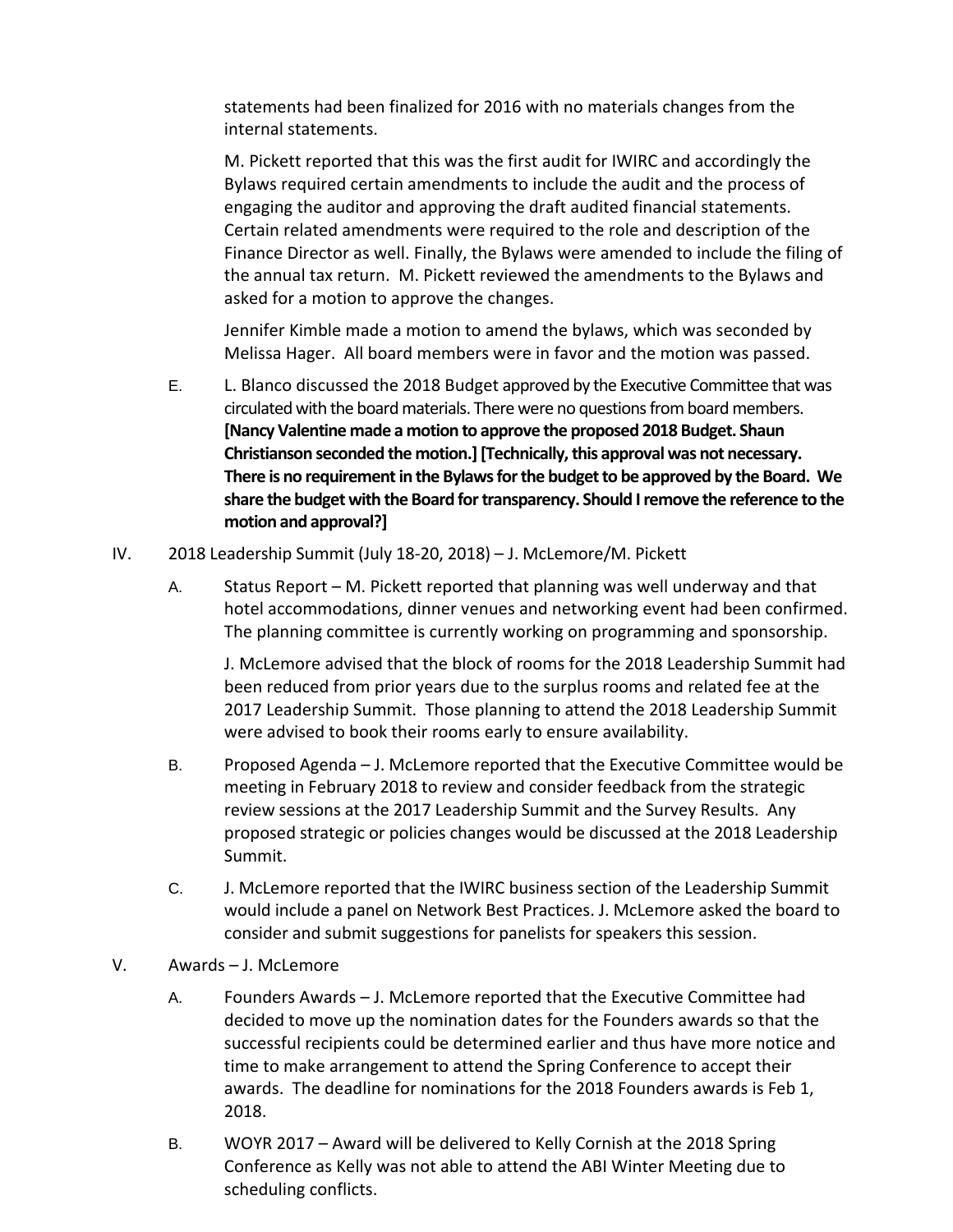- C. WOYR 2018 Update J. McLemore reported that the Executive Committee is exploring other more international and gender-balanced venues/conferences to recognize the recipient of the WOYR award. One of the considerations is the IWIRC Fall Conference, but no decision has been made at this time.
- VI. Spring Conference M. Kaufman/T. Freedman
	- A. T. Freedman reported that planning is well underway for the Spring Conference in Washington D.C. April 18-19, 2018at the Marriott Marquis
	- B. T. Freedman reported that the following two panels have been determined and asked for volunteers from various jurisdictions to help with planning, particularly as the topics both include an international perspective.
		- 1. Releases
		- 2. Schemes of Arrangement

J. McLemore reported that a third session is also being considered that would be suitable for all members, specifically smaller practioners or members with a consumer practice. Suggestions included:

- 1. Ethics
- 2. Round table topic discussions, which could include soft topics or smaller practice or consumer practice issues.
- C. Intermezzos M. Kaufman reported that the opening reception and dinner have been finalized. Committee is actively working on planning the afternoon networking/intermezzo event.
- D. Network program chair meeting discussion J. McLemore reported that the network program chair meeting at the fall conference was not a great success as it was not well attended.

The Executive Committee would like to understand whether the program chairs are interested in meeting or a call and are considering a survey to understand what will work best for the networks. J. McLemore acknowledge that in some of the smaller networks, the program chair may be the network chair. The Executive Committee is also interested in a discussion with the networks on regional program.

VII. Regional Programming – T. Schellborn

T. Schellborn reported that the Regional Program Committee had a call in December 2017. T. Schellborn reported that there were 20 regional events in the US in 2017, many of which have become annual events. The majority of these events have been held in conjunction with a larger conference.

T. Schellborn recognized three regional IWIRC conferences in the US in addition to the Spring and Fall conference:

1. IWIRC at the Shore, which is in its 6th year and will be held Mar 1-2, 2018 in Atlantic City. Registrations are ahead of prior years and 75-80 attendees are expected.

2. IWIRC at the Bayou – Spa Weekend, which is organized by the Louisiana, Gulf Coast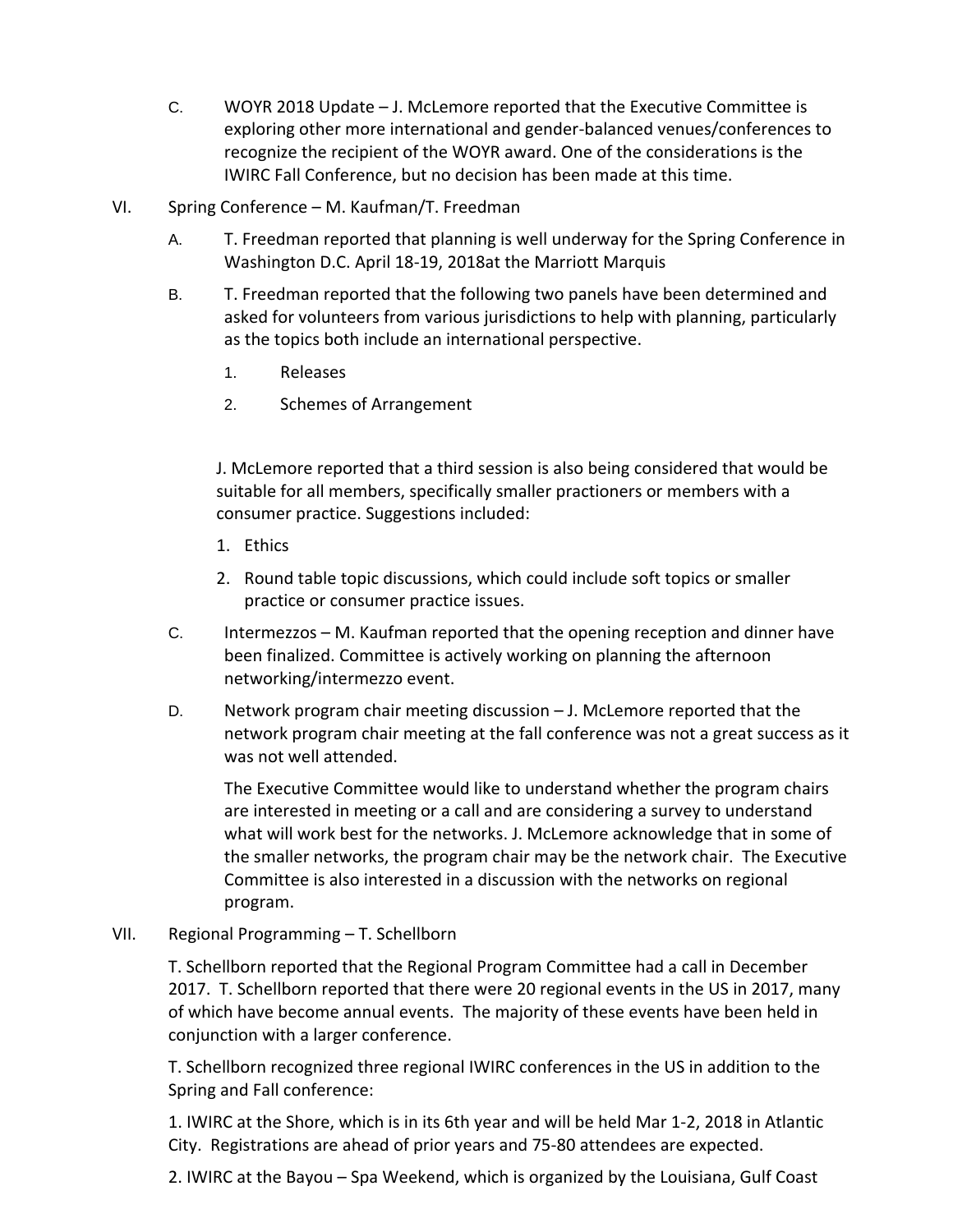and Florida Networks. A date for the 2018 has not been determined and will be posted on the IWIRC website when available.

3. IWIRC on the Vine – Sonoma and Napa is an initiative of the Northern California and Western Canada network, which they are hoping to get off the ground in 2018.

In addition, T. Schellborn reported that the New Jersey, Delaware, Maryland, and Chicago networks will be participating in a Webinar with a researcher re Tina's Wish Foundation. This is a good example of using technology to connect across networks.

A. Weeraskera reported that PacRim had its first regional conference in Singapore in 2017. Plans are underway for a PacRim regional conference in 2018 in Hong Kong.

A board member asked if these regional events were currently marketed on the IWIRC website. The Communications director reported that there were working with some challenges in marketing these events, but the events and dates will be included in the newsletter as soon as they are determined.

- VIII. International J. McLemore
	- A. London, India, Germany, Austria, Cayman

J. McLemore reported that the London network was still planning its official launch in Q1 2018. The India network is looking to reshape restructuring law and is looking for comments on the new Indian restructuring legislation.

J. McLemore reported that there has been no further discussions with the Distressed Ladies in Germany with respect to an IWIRC network in Germany.

C. Shulman and T. Feil met a group of women in Austria during the Uncitral meetings that are exploring an IWIRC network in Vienna.

Board member R. Hume reported that the Cayman network is growing and had been speaking to other women restructuring professionals working in the Caribbean who might be interested in forming an IWIRC network or joining the Cayman network. Discussions have been halted as various Caribbean countries focus on rebuilding after the recent hurricanes.

R. Hume also reported that the Cayman network has had discussions with other network re virtual events such as webinars.

- B. Pac Rim Report- A. Weeraskera
	- 1. Networks

A. Weeraskera reported that the Japan network had its first event of 2018 earlier in the day. The Japan network had limited activity in 2017. The PacRim had a regional call earlier in the day to discuss support for the Japan network.

The Hong Kong network has a new board of directors and is planning new events for Q1 2018. The Hong Kong network continuing to do very well.

The China network held two events in Dec 2017 one in each of Beijing and Shanghai. Other events are planned for Q1 2018.

The Singapore network is planning a formal dinner event in 2018 similar to the successful Hong Kong annual event.

*The India network has been busy working on getting submission/comments on the*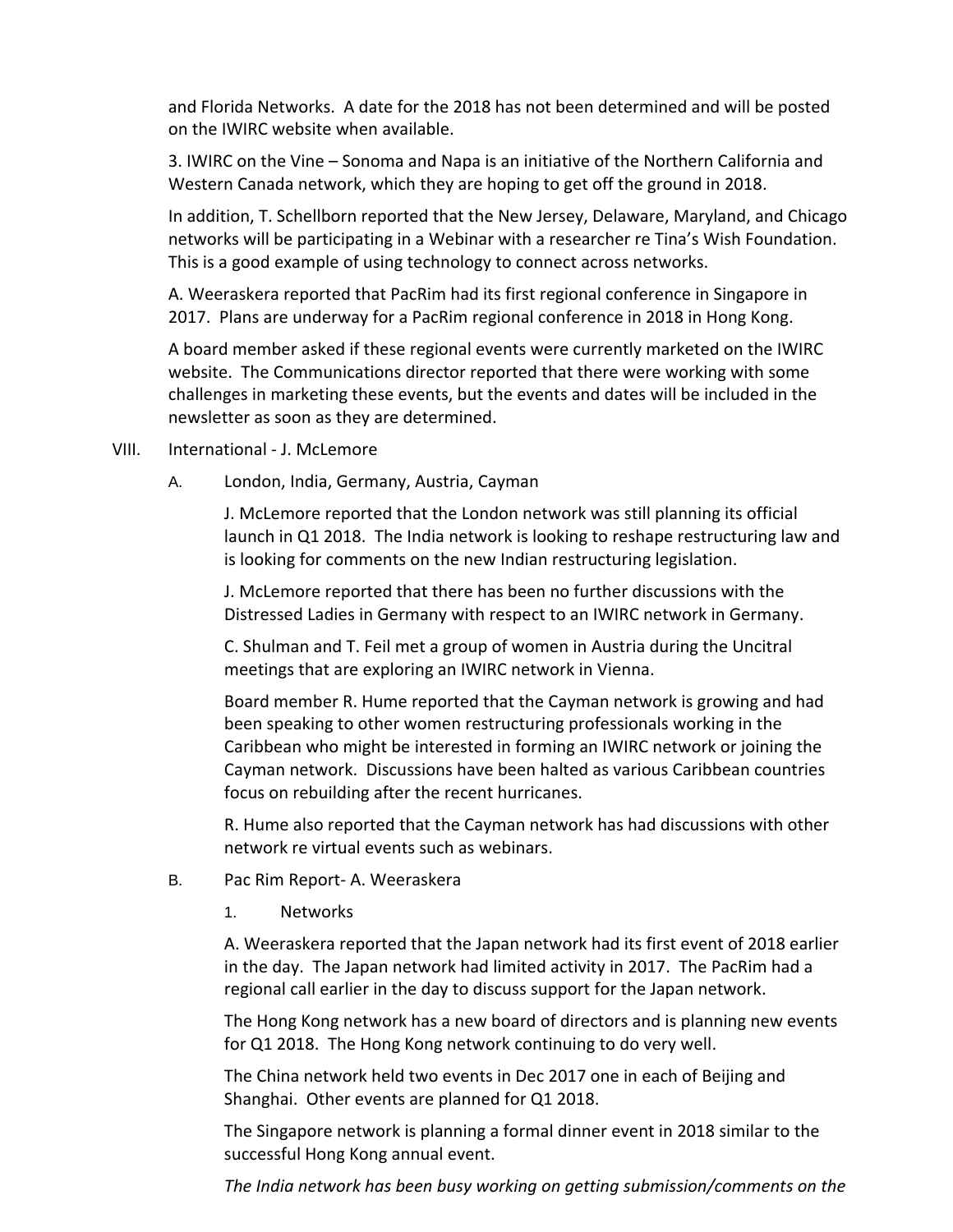*[draft?] new India insolvency law ready for submission by the Dec 31, 2017 deadline. The India network has offered to help redraft the [draft?] India insolvency legislation. The India network is planning one event in Q1, 2018.*

The Malaysia network is planning an event for Feb 2018.

2. Regional events

The PacRim is planning its second regional conference in Hong Kong for 2018. They are considering coordinating the IWIRC conference with and Insol event in November 2018.

- 3. Aruni Weereskera reported that the PacRim networks are focused on increasing women participation on panels in 2018. She noted that it is difficult to get women to agree to participate/volunteer on panels in Asia.
- C. Canada Report-M. Wagner/K. Fellowes

K. Fellows reported that the Canada networks were planning a Canadian Regional Event (cocktail event) in Vancouver on Feb 8, 2018 in conjunction with the Annual Review of Insolvency Law conference. They are also arranging a Canadian Leadership meeting at the same time.

K. Fellows that the Western Canada network is involved in the planning for the IWIRC on the Vine regional event in Sonoma and Napa.

K. Fellows reported that Canada is hosting regular network chair calls in Canada on at least a quarterly basis and will use this venue to support the smaller Halifax and Montreal networks.

M. Wagner reported that the Ontario network elected a new board of directors in December 2017. The first board meeting is scheduled for next week.

D. Europe- K. McDonald

K. McDonald reiterated J. McLemore's comments on the timing of the launch of the London network in Q1 2018 and indicated that the ladies in the London network were interested in supporting a Europe regional event in 2018.

- IX. Domestic Networks-E. Meltzer/M. Hager
	- A. Wisconsin, Western Michigan/Northern Indiana, Oklahoma City, Houston

M. Hager reported there are two new networks in the US – Wisconsin and Michigan. She also reported that there was a committee in Oklahoma working on putting together a network there and that N. Voorhies was in discussions with a group in Houston interested in rebuilding an IWIRC network there.

B. U.S. Networks report

M. Hager reported that the US network chairs call is scheduled for next week and they are looking for assistance/volunteer to help support smaller and newer network. She also reported that they were exploring a change in the format of the network calls with opportunity to highlight specific networks activities.

C. Membership- J. McLemore

L. McKelvey and N. Voorhies were not in attendance. J. McLemore reported that